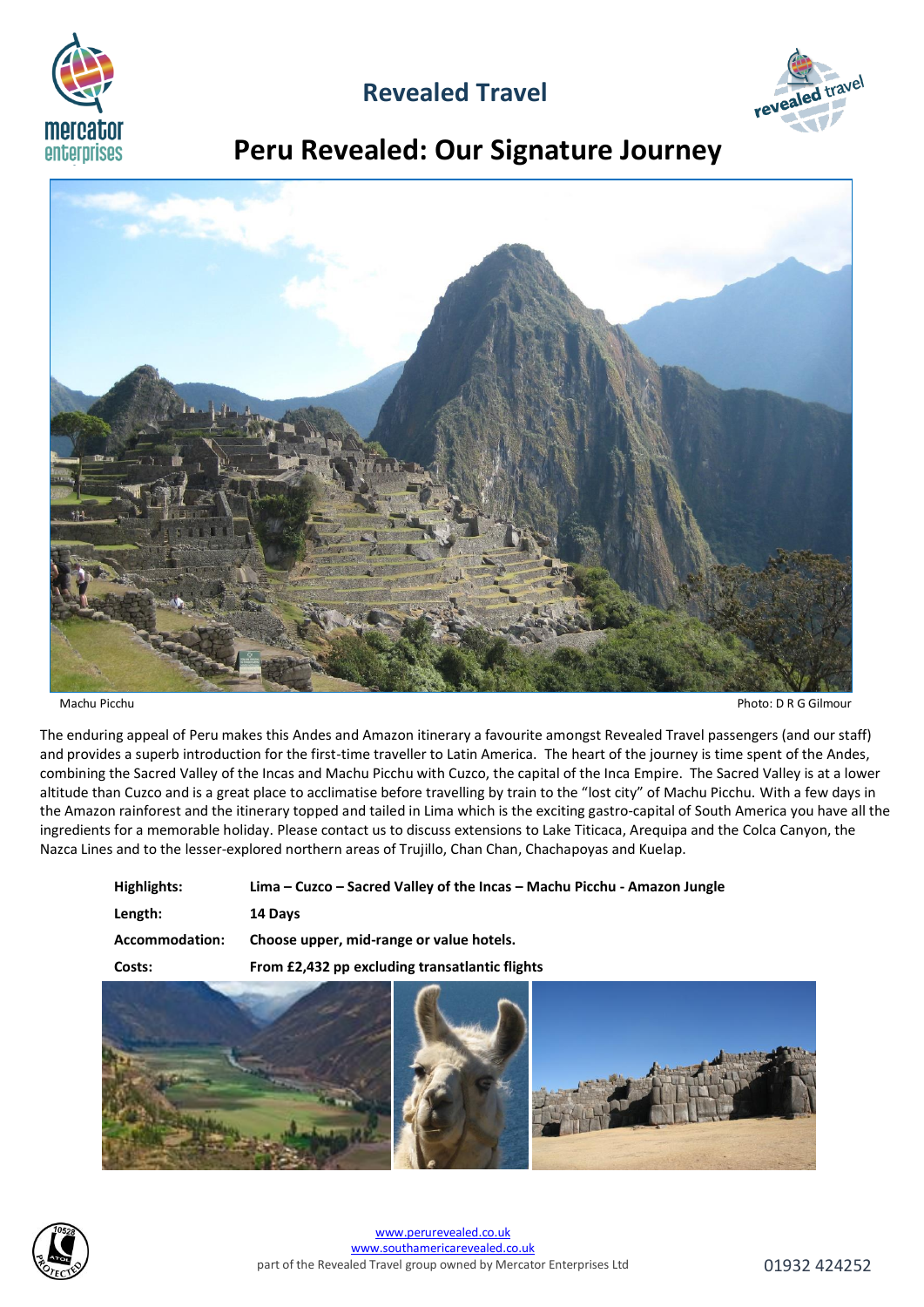| Peru Revealed: Our Signature Journey |                                                                                                                                                                                                                                                                                                                                                                                                                        |  |  |  |  |
|--------------------------------------|------------------------------------------------------------------------------------------------------------------------------------------------------------------------------------------------------------------------------------------------------------------------------------------------------------------------------------------------------------------------------------------------------------------------|--|--|--|--|
| <b>Highlights:</b>                   | Lima - Cuzco - Sacred Valley of the Incas - Machu Picchu - Amazon Jungle                                                                                                                                                                                                                                                                                                                                               |  |  |  |  |
| Days 1-3: Lima:                      | Day 1: Arrival transfer to your hotel; 2 nights' accommodation.<br>$\bullet$<br>Day 2: City tour included.<br>$\bullet$<br>Day 3: Departure transfer to the airport in time for your flight to Cuzco                                                                                                                                                                                                                   |  |  |  |  |
|                                      | The colonial part of town has been steadily restored over the last 25 years and there are some lovely<br>squares, museums, buildings and churches to visit. The district of Miraflores is today the vibrant heart of the<br>modern city. The Larcomar centre has a variety of shops, restaurants and cafes with great ocean views.                                                                                     |  |  |  |  |
| Days 3-6: Sacred Valley:             | Day 3: Arrival transfer from Cuzco to the Sacred Valley of the Incas. 3 nights' accommodation<br>$\bullet$<br>Day 4: Excursions to Maras, Moroy and Ollantaytambo are included.<br>$\bullet$<br>Day 5: Free day for optional excursions.<br>Day 6: Departure transfer to the station to catch your train to Machu Picchu                                                                                               |  |  |  |  |
|                                      | The Sacred Valley of the Incas is dotted with villages, Inca sights and Andean markets. Do climb to the top of<br>the fortress of Ollantaytambo to see the size and scale of the stonework. The Maras salt pools have been in<br>use since Inca times to harvest salt. The circular terraces at Moroy appear to have been used by the Incas as<br>an agricultural research station.                                    |  |  |  |  |
|                                      | Days 6-7: Machu Picchu: There are regular train services run by Peru Rail and Inca Rail between the Sacred Valley and Machu Picchu.<br>We recommend the Vistadome or the Expedition services as standard.                                                                                                                                                                                                              |  |  |  |  |
|                                      | We will arrange transfers from your hotel to the train station in the Sacred Valley and will tie-in your entrance<br>tickets to Machu Picchu to coincide with your train.                                                                                                                                                                                                                                              |  |  |  |  |
|                                      | Day 6: Arrival transfer from Machu Picchu station to the citadel.<br>Tour of Machu Picchu including entrance fees and shuttle bus<br>Overnight accommodation in the hotel of your choice.<br>Day 7: Departure transfer to station and return by train to the Sacred Valley.                                                                                                                                            |  |  |  |  |
|                                      | Machu Picchu is Latin America's foremost archaeological site and whether you are arriving by train or on foot<br>a visit to this Inca landmark is always something special and exciting, even for frequent travellers to Peru.<br>Machu Picchu was made famous by Hiram Bingham, an amateur archaeologist and academic who later<br>became a US Senator, on whom, it is said, the character of Indiana Jones is based. |  |  |  |  |
| Days 7-10: Cuzco:                    | We prefer the hotels in the local village, but do let us know if you wish to stay at the Belmond Sanctuary<br>Lodge as there are only a few rooms and early booking is essential. Note that staying here does not give you<br>any preferential access to the site.                                                                                                                                                     |  |  |  |  |

- Day 7: Transfer from the station in the Sacred Valley of the Incas to the hotel in Cuzco, 3 nights.
- Day 8: City Tour and Fortress of Sacsayhuaman
- Day 9: Free day in Cuzco
- Day 10: Departure transfer to the airport for your flight to the Amazon Rainforest.

Cuzco was the capital of the Inca Empire and is built in the Spanish colonial style upon Inca foundations. Cuzco is friendly, vibrant and exciting and there is always plenty to do here with a good choice of restaurants, cafes, bars and clubs and fantastic handcraft shops. The Fortress of Sacsayhuaman overlooking Cuzco has impressively carved stone rocks up to 4 meters high.

## **Days 10-13: Amazon:**

- Day 10: Arrival transfer to your Amazon lodge. 3 night's accommodation with all meals.
- Day 11: Excursions in the rainforest.
- Day 12: Excursions in the Amazon.
- Day 13: Departure transfer to Puerto Maldonado airport in time for your flight to Lima.

The Amazon Rainforest is a wildlife adventure with guided walks, bird-watching and monkey-spotting. The Tambopata National Park, near Puerto Maldonado, is home to over 20,000 plant species and is teeming with birds, mammals, butterflies, reptiles and amphibians.

## **Days 13-14: Lima:**

- Day 13: Arrival transfer from Lima airport to your hotel; overnight accommodation
- Day 14: Departure transfer to Lima airport in time for your flight home.